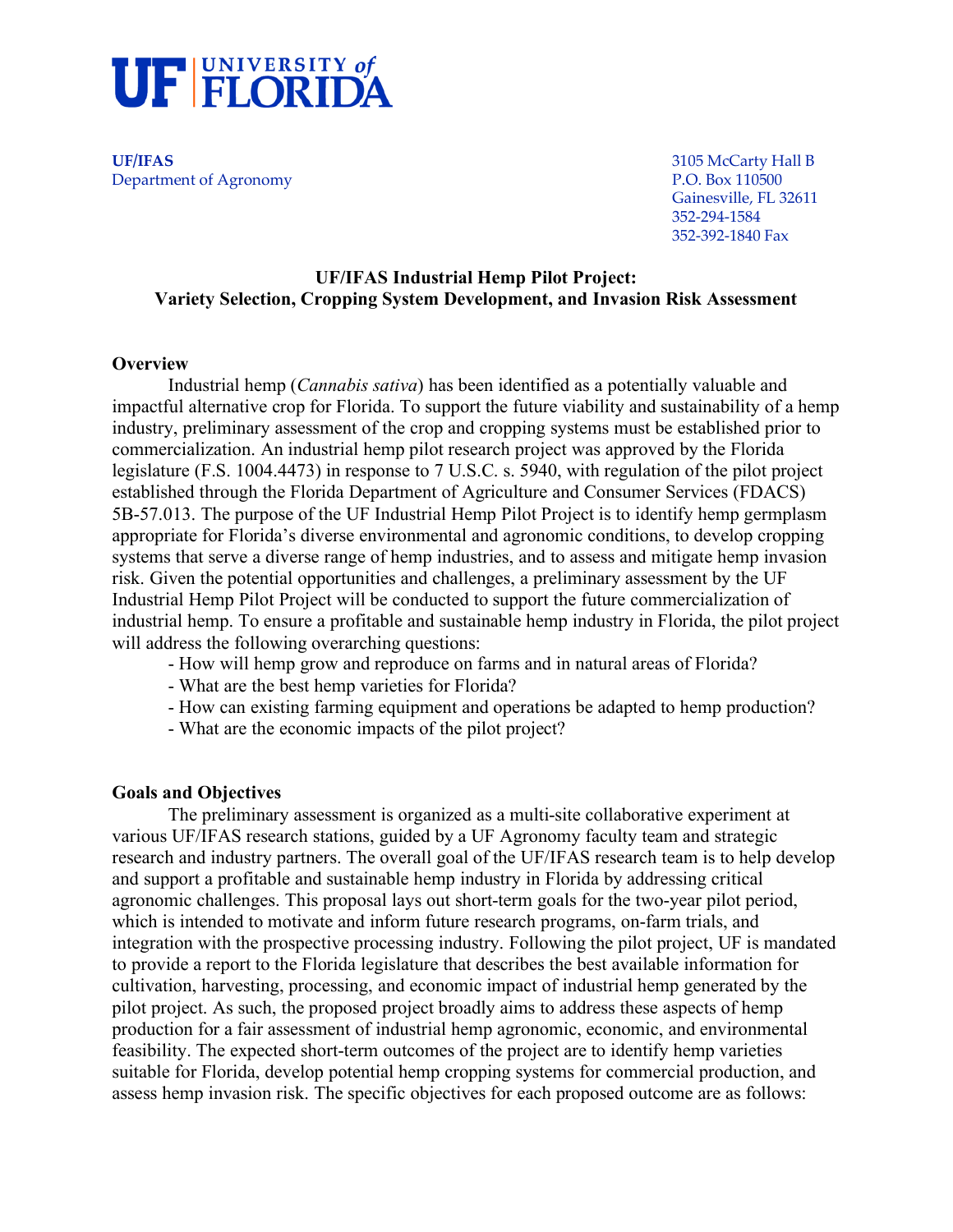

- *1. Identify hemp varieties suitable for planting in Florida's various environments* Hemp varieties will be assessed for plant growth, health, and production with a focus on resilience to potential environmental, ecological, and economic threats. Variety trials will be established to identify a viable germplasm and to test planting date.
- *2. Develop hemp management practices and cropping systems suitable for Florida* Hemp cropping systems will be designed for raw material production suitable to current farming and anticipated processing industries. The best available varieties will be integrated with continually updated cropping system recommendations to meet the needs of the prospective processing and market goals. Cropping system trails will test management practices and evaluate the economic break-even point.
- *3. Assess hemp invasion risk in Florida's natural and built environments* Hemp invasion risk will be assessed for the various regions and environmental conditions anticipated for hemp production. The invasion risk assessment will be integrated with variety identification and cropping system development to mitigate the risk of hemp production.

## **Field Sites and Personnel**

UF/IFAS-managed field locations:

- Agronomy Forage Research Unit (AFRU), Hague
- Bivens Arm, Gainesville
- North Florida Research and Education Center-Quincy (NFREC), Quincy
- Tropical Research and Education Center (TREC), Homestead

UF/IFAS faculty and staff:

- Zachary Brym, Agronomy, Assistant Professor, TREC & State Research Coordinator
- Michael Mulvaney, Agronomy, Assistant Professor, NFREC Site Coordinator
- John Erickson, Agronomy, Associate Professor, AFRU Site Coordinator
- S. Luke Flory, Agronomy, Associate Professor, Bivens Arm Site Coordinator
- Edward Evans, Food and Resource Economics, Professor, TREC, Economic Analyst
- Rob Gilbert, Professor and Chair of Agronomy, Project Oversight and Administration
- Jerry Fankhauser, UF/IFAS Office of Research Administration

#### **Statement of Compliance**

Key faculty and staff within UF/IFAS will be formally identified as qualified program personnel and will undertake agronomic field studies with certified industrial hemp varieties. UF/IFAS faculty and staff will comply with all applicable federal and state laws related to permitted research efforts. Such research efforts will not involve any psychotropic investigations with seed and study-derived plant materials. All industrial varieties used in field trials will be certified (i.e. concentration of tetrahydrocannabinols will not exceed 0.3 percent on a dry weight basis). All industry involvement with this project will require qualification by UF/IFAS and FDACS.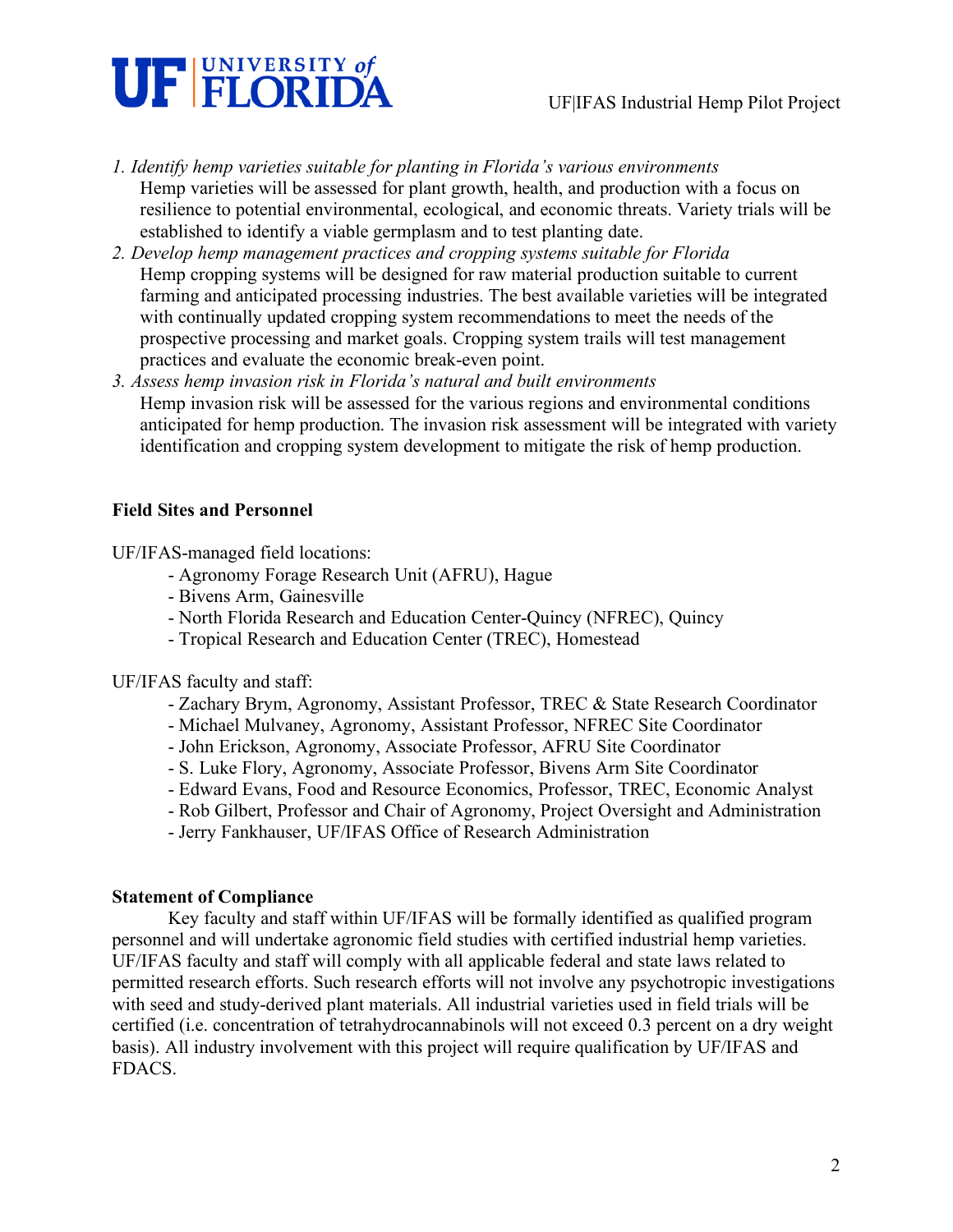

## **Activities and Methodology**

*Timeline*

A timeline of the proposed industrial hemp pilot project activities is shown in Table 1. The timeline is broken down by trials that address each of the specific program objectives. Responsibility for meeting the timeline will be spread among sites and project personnel.

#### *Objective 1. Identify hemp varieties suitable for planting in Florida's various environments*

Three research sites (AFRU, NFREC, TREC) will be used for the variety and planting date trials. Experiments will be prepared and monitored consistently at each site to allow for comparison of trial results among sites.

Multiple certified hemp varieties have been identified for consideration in variety trials (Table 2). Variety trials will be conducted each spring during the two-year pilot project. Variety trials will be planted in a randomized complete block design with five replicates per variety. Data will be collected on germination, flowering time/set, height, biomass, yield, and disease incidence. Each variety will be evaluated for THC levels to meet the regulatory threshold (0.3% THC) and for CBD to establish candidates for oil production. THC and CBD analysis will be conducted by Dr. Bonnie Avery at the UF Translational Drug Development Core.

Best candidates from the first-year variety trial will be used in the planting date trial to determine effect of temperature and day length on growth, development, and reproduction of hemp. Each site will plant the trial in quarter two of the second year, with an option for an additional quarter four planting. Planting dates will be spaced approximately monthly throughout the spring. The optional winter season plantings would also be staggered roughly monthly. Each trial will be planted in a randomized split-block design with five replicates per variety and planting date. Each plot will be assessed for germination, flowering time/set, height, biomass, yield, and disease incidence.

#### *Objective 2. Develop hemp management practices and cropping systems suitable for Florida*

Each of the three research sites (AFRU, NFREC, TREC) will design at least one cropping system most suited to the existing farming industries in their region and the goals of their prospective hemp industry. For instance, NFREC represents a region with many large row crop growers with commercial grain harvesting equipment, while TREC represents a region with small horticultural growers and harvesting equipment that complements manual labor. Each cropping system will address a common set of objectives and be evaluated by a common set of metrics for systems-level comparison. Each system will be evaluated for plant growth and reproduction and undergo an economic assessment of the cost of producing raw materials. The economic assessment will result in the determination of the break-even price for sale of raw materials.

Two specific trials will be conducted at each site, a spacing trial and a fertilizer trial. The trials will begin in quarter two each year. The spacing trial will generate data for optimization of row spacing and seeding rates with available planting equipment and standard site preparation. The fertilizer trial will generate data for the optimization of fertilizer rate and cultivation methods. The spacing and fertilizer trials will be sampled for seedling establishment, biomass, and yield.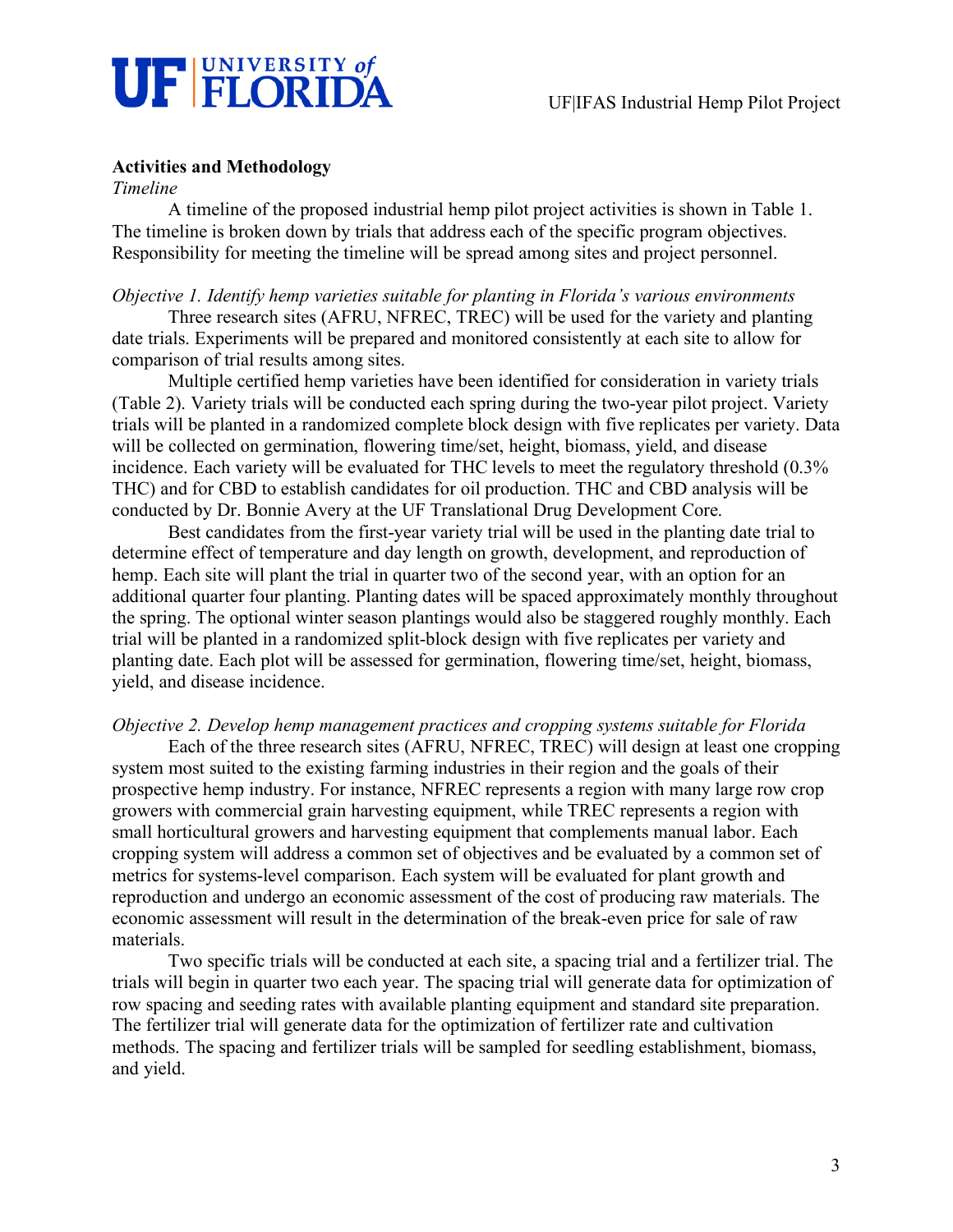

*Objective 3. Assess hemp invasion risk in Florida's natural and built environments*

The invasion risk assessment will occur primarily at the Bivens Arm research site located near UF main campus in Gainesville.

To establish the conditions and habitats where hemp might establish and spread, plant physiology will be evaluated in response to variable environmental conditions in a greenhouse trial at the site. Soil composition, water availability, light availability, and temperature will be varied in order to represent the range of agricultural and natural environments found in Florida. Hemp treatment responses will be monitored continuously through the duration of the project for germination, growth, and reproduction. Early results will direct the replication and modification of further treatments to ensure a thorough understanding of hemp's environmental tolerance.

A field trial will be conducted twice (year one, quarter four; year two, quarter two) to further evaluate the environmental tolerance of seedlings under field conditions. Seedlings will be established in the greenhouse and transplanted into controlled environments such as disturbed and undisturbed forest and open field plots. Transplanted seedlings will be monitored for growth and reproduction with special attention and control measures to minimize risk of escape. All plants will be harvested prior to reproductive maturity to prevent seed dispersal.

The results of the greenhouse and field trial will be combined in a modeling and simulation exercise to assess invasion risk across Florida. Using the best available information, the model and simulation will provide a region-specific assessment of invasion risk and potential agricultural control methods. During this stage of the project, information from the variety and cropping system trials will be integrated into the invasion risk assessment to recommend management practices that may be available to mitigate invasion risk.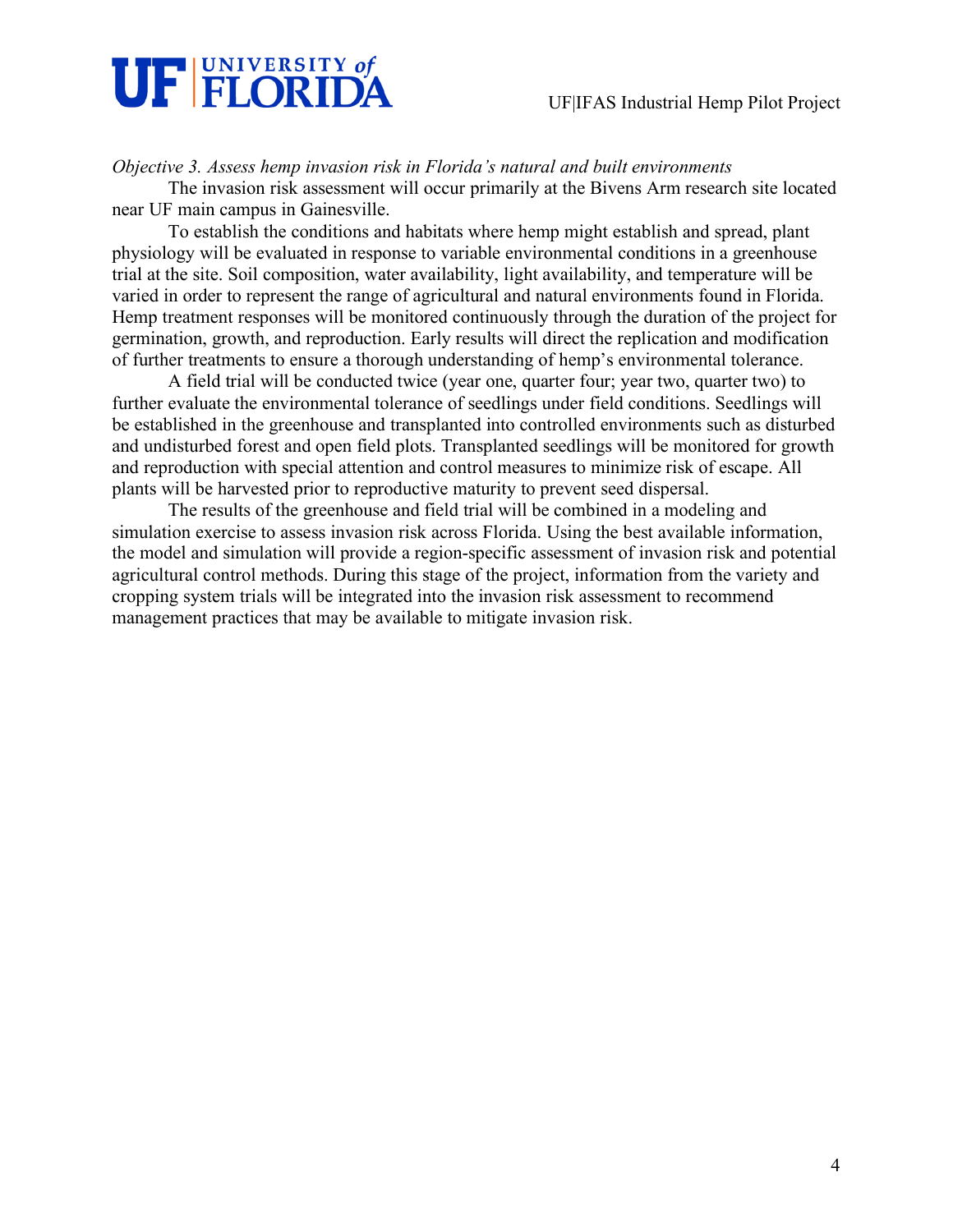

## UF|IFAS Industrial Hemp Pilot Project

# Table 1. University of Florida Industrial Hemp Pilot Project timeline

|                                                  | Year 1                        |                   |                        |                          | Year 2             |                         |                        |                                |
|--------------------------------------------------|-------------------------------|-------------------|------------------------|--------------------------|--------------------|-------------------------|------------------------|--------------------------------|
|                                                  | Q1                            | Q2                | Q <sub>3</sub>         | Q4                       | Q1                 | Q2                      | Q <sub>3</sub>         | Q4                             |
| <b>Identify best varieties</b><br>Variety trials | Site prep                     | Planting          | Monitor                | Harvest &<br>Evaluation  | Site prep          | Planting                | Monitor                | Harvest &<br>Evaluation        |
| Planting date trials                             |                               |                   |                        |                          | Site prep          | Planting                | Monitor                | Harvest &<br>Evaluation        |
| Develop cropping systems<br>Spacing trial        | Site prep                     | Planting          | Monitor                | Harvest &<br>Evaluation  | Site prep          | Planting                | Monitor                | Harvest &<br>Evaluation        |
| Fertilizer trial                                 | Site prep                     | Planting          | Monitor                | Harvest &<br>Evaluation  | Site prep          | Planting                | Monitor                | Harvest $&$<br>Evaluation      |
| Economic assessment                              | Prep<br>costs                 | Planting<br>costs |                        | Total cost<br>evaluation | Prep<br>costs      | Planting<br>costs       |                        | Total cost<br>evaluation       |
| <b>Assess invasion risk</b><br>Greenhouse trial  | Site prep<br>$\&$<br>planting | Monitor           |                        | Evaluation               |                    |                         |                        | Evaluation                     |
| Field trial                                      |                               |                   | Establish<br>seedlings | Transplant<br>& Monitor  |                    | Transplant<br>& Monitor |                        | Evaluation                     |
| Modeling $&$ simulation                          |                               |                   |                        |                          | Establish<br>model | Calibrate<br>model      | Evaluate<br>simulation | Analysis<br>$\&$<br>Evaluation |